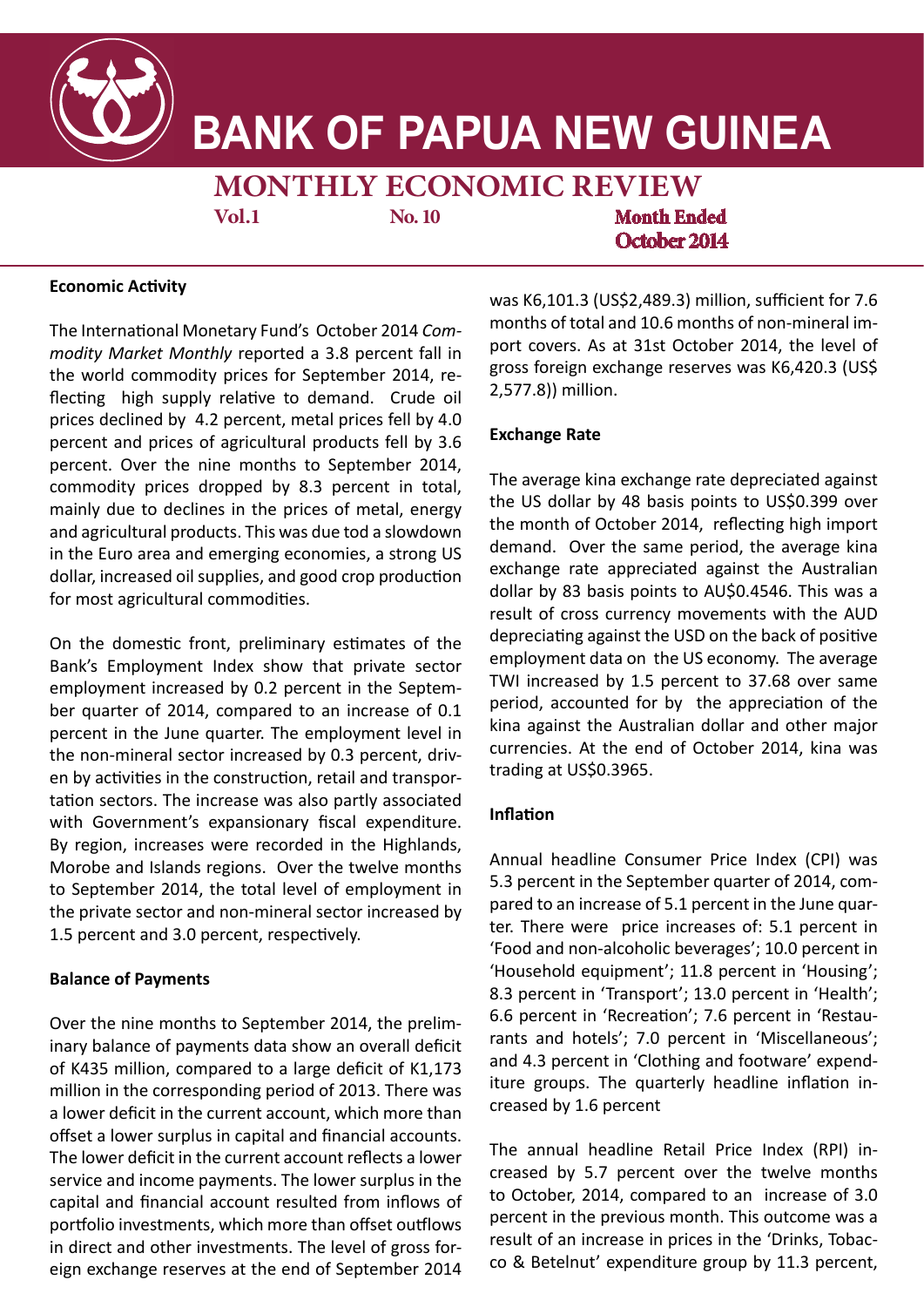mainly influenced by prices of betelnut and alcoholic drinks, as well as an increase in the 'Food expenditure group' with 5.7 percent. Annual RPI ex seasonal and annual RPI ex seasonal and fuel increased by 1.9 percent and 2.4 percent, respectively.

There is an upward trend in inflation, attributable to the lag effects of the kina depreciation associated with high import demand and low export receipts. The high import demand is associated with high Government spending and increased private sector activity. Expected annual headline for end year 2014 could be lower than the Bank's inflation forecast of 8.0 percent made in its September Monetary Policy Statement.

## **Fiscal Operations**

Preliminary estimates of the fiscal operations of the National Government over the eight months to August 2014 show an overall deficit of K954.9 million, compared to a deficit of K717.2 million in the corresponding period of 2013. This represents 2.4 percent of nominal GDP, and reflected higher Government expenditure, which more than offset lower revenue. The budget deficit of K954.9 million was financed from both domestic and external sources with K839.4 million and K115.5 million, respectively.

Total revenue, including foreign grants, over the eight months to August 2014 was K5,668.1 million, 4.5 percent lower than the receipts collected in the corresponding period of 2013. This represents 44.7 percent of the budgeted revenue for 2014. The decrease in revenue reflected lower collection in tax receipts and foreign grants, which more than offset an increase in nontax receipts. Total expenditure over the eight months to August 2014 was K6,623.0 million, 0.4 percent higher than the corresponding period in 2013 and represents 44.0 percent of the budgeted appropriation for 2014. This outcome reflects higher development expenditure, which more than offset a decline in the recurrent expenditure.

## **Domestic Interest Rates & Monetary Aggregates**

Over the month to the 27th October 2014, Central Bank Bill (CBB) rates increased for the 63-day and 91 day terms while, the 28-day rate remained unchanged. There was no auction for the 182-day term since August 2014. The 63-day and 91-day rates increased to 2.82 percent and 2.95 percent from 2.77 percent and 2.89 percent, whilst the 28 day-rate remained at 1.95 percent. At the Treasury bill auction, the 182 and 365 day rates increased to 4.55 percent and 7.36 percent from 4.51 percent and 7.30 percent, respectively. The

Kina Facility Rate (KFR) was maintained at 6.25 percent in October with trading margins for Repos remaining at 100 basis points from the KFR. There was a net issuance of K157.24 million of CBBs and K318.4 million of Treasury bills by the Government in October.

Over the year to 24th October 2014, average lending by banks increased by 15.6 percent to K9550.6 million. The commercial bank deposits increased by K774.5 million to K19,146.1 million between December 2013 and week-ending 24th October 2014, reflecting net deposits by the construction, mining, petroleum, government, wholesale, finance and manufacturing, and other business sectors. Over the year to 24th October 2014, average deposits increased by 5.3 percent to K18,668.8 million.

## **Monetary Policy**

Although inflation has been on an upward trend over the nine months to September 2014, the Bank perceives that the current inflation level at around 5.0 percent is manageable. The Bank continues to take a cautious approach by maintaining the policy signalling rate, the Kina Facility Rate, at 6.25 percent for the month of October 2014.

## **Financial System Stability**

The total assets of the banking sector as at the end of September 2014 was K29.8 billion, of which 91.8 percent was for the commercial banks, 4.3 percent for licensed financial institutions, 0.7 percent for the micro banks and 3.2 percent for the savings & loan societies.. Total deposits were K22.5 billion, of which commercial banks accounted for 93.7 percent while the licensed financial institutions, microfinance institutions and savings & loan societies accounted for 3.5 percent, 0.7 percent, and 2.1 percent, respectively. Total loans were K12.8 billion. The ratio of non-performing loans to total loans was 2.5 percent, whilst the ratio of non-performing loans to total assets was 1.1 percent.

The capital adequacy ratio for the banking sector was 33.3 percent, well above the minimum requirement of 12.0 percent. The return on assets and equity was 2.7 percent and 37.8 percent, respectively. These figures indicate that the financial system in PNG is very sound.